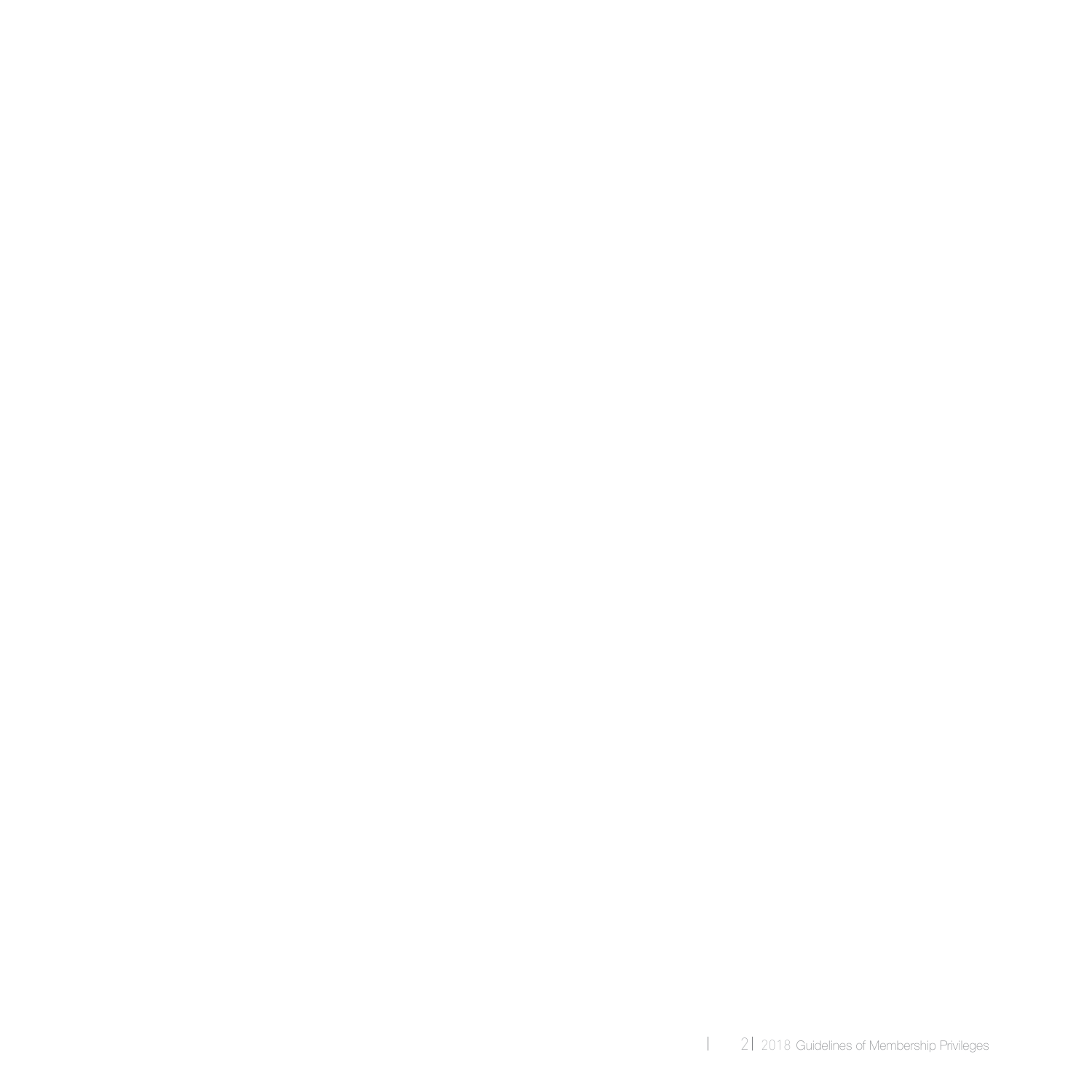

### Guidelines of Membership Privileges

### Ajman Chamber

2021



Ajman Chamber 13  $\overline{\phantom{0}}$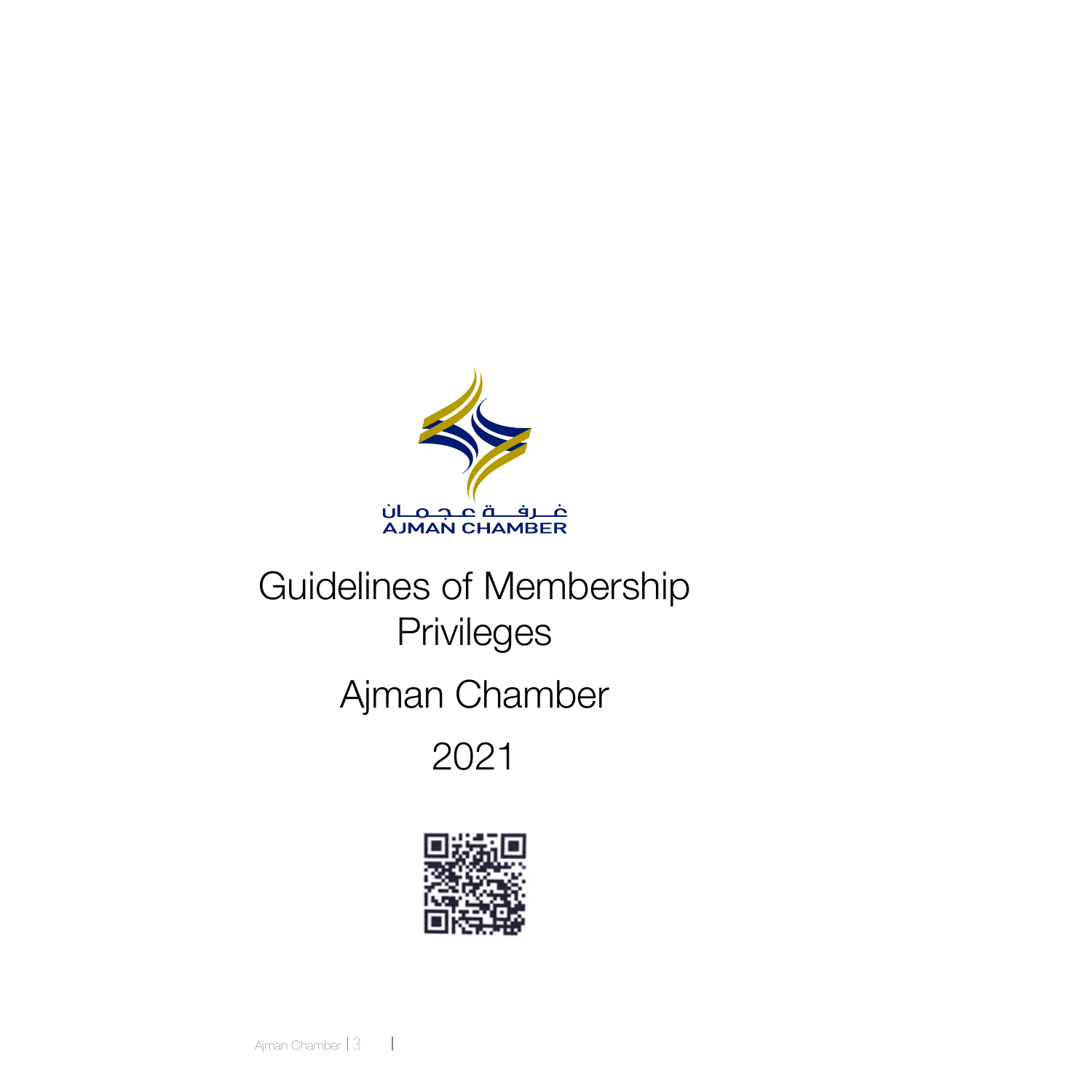#### Guidelines of Membership Privileges

Ajman Chamber is keen to improve its own role to make Ajman an economic competitive destination with a distinguished work environment, aiming to serve its members and affiliates,through a variety of initiatives and activities.Thus the Chamber has come a long way in the field of business and service diversification. The Chamber's strategic plan is based on primary axes, such as, supporting business continuity and consolidation in the Emirate of Ajman, and promoting investment opportunities of its members and the business community in and out the UAE.

4 2021 Guidelines of Membership Privileges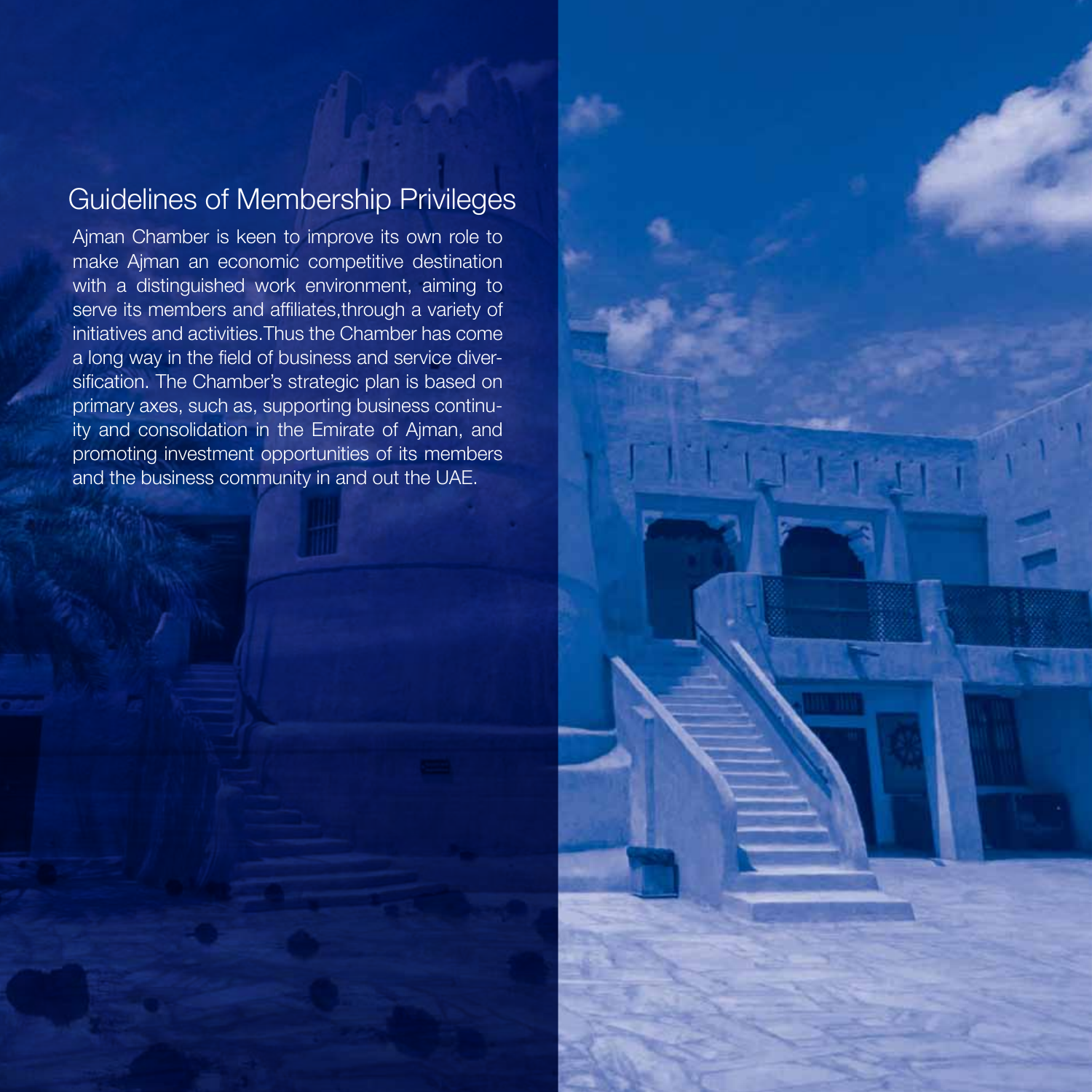

#### **Contents**

 $\overline{\phantom{a}}$ 

| About the Guide                                              | $4 - 5$  |
|--------------------------------------------------------------|----------|
| Legislative and Legal Privileges                             | 6        |
| Privileges of Inter-Institutional Trade Development          | 7-8      |
| Access to Information                                        | $9 - 10$ |
| Estimate, Support and Stimulate Members                      | 11-12    |
| Promoting the skills of employees of the member institutions | 13       |
| Membership categories and privileges                         | 14-17    |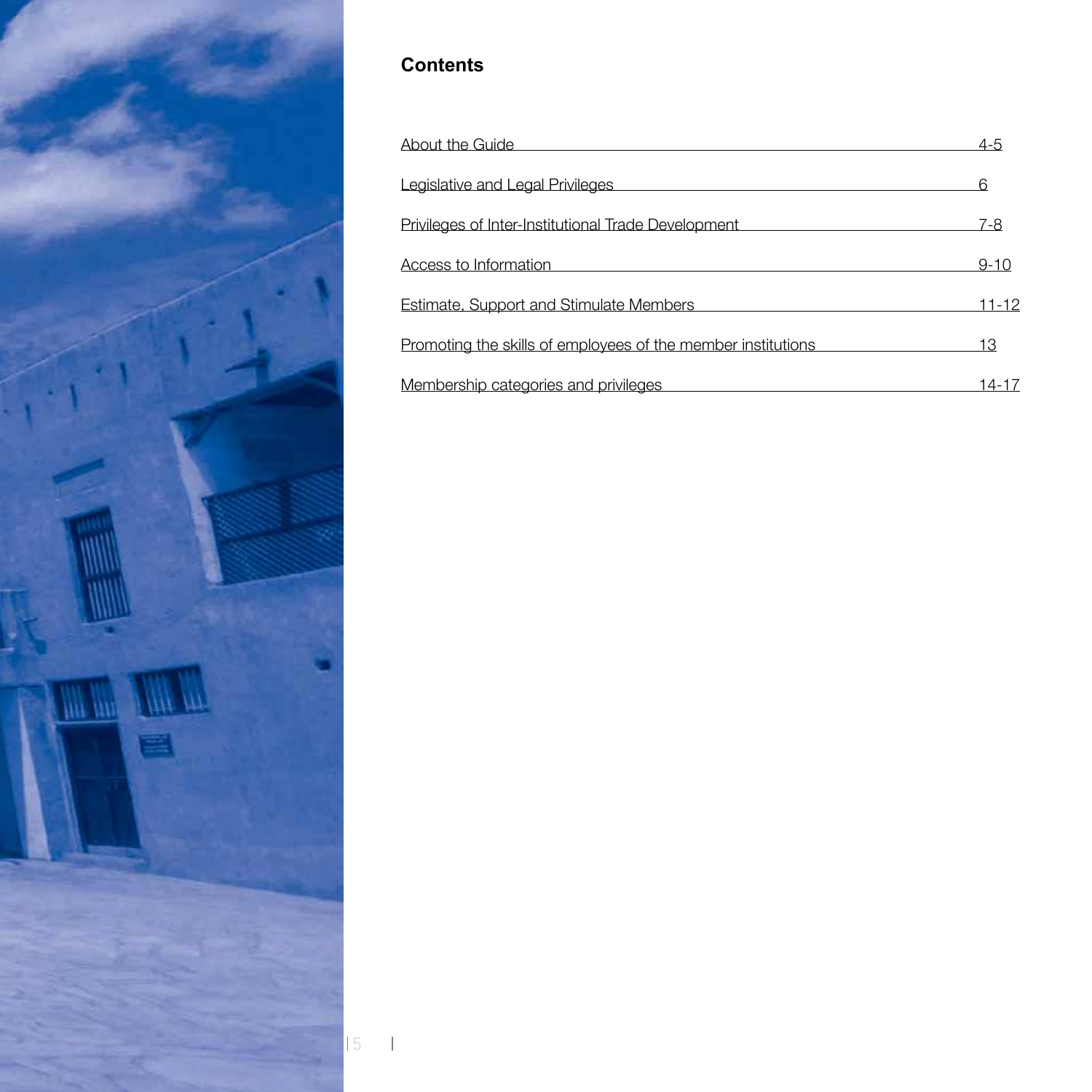#### **Leadership position of Ajman Chamber in integrated services privileges to its members**

As Providing high quality services to its members and caring for their interests is one of the chamber's priorities, and due to its keenness to offer innovative services to private establishments operating in the Emirate of Ajman and its free zones, Ajman Chamber has launched the guide of membership privileges to cover the members' requirements in accordance with the classification of its activities and categories.

Ajman Chamber is one of the leading chambers in the Middle East to produce this distinguished guide, which was designed and prepared after several standard comparisons with other chambers of commerce around the world which were well-known for providing services to their members.

#### **Objectives of the Guide:**

The Membership Privileges Guide aims to:

- 1 Enhance the Chamber's role for which it was created.
- 2 Provide a package of value added services to its members.

3 - Enable members to choose innovative services to help them achieve their goals and rationalize the efficient use of resources.

- 4 Enhance economic and trade relations between the members.
- 5 Strengthen the relationship between the members and the Chamber.
- 6 Provide members with administrative, technical and specialized services to carry out their work efficiently.

7 - Stimulate private institutions to be more integrated into activities, and access to commercial and marketing opportunities.

8 - Strengthen the role of private institutions in attaining sustainable development in the Emirate of Ajman in particular and the United Arab Emirates in general

#### **Beneficiaries of the guide, and how to be implemented:**

Members and affiliates of Ajman Chamber are the ones to benefit of this guide, based on their categories, and classification matrix mentioned at the end of the guide.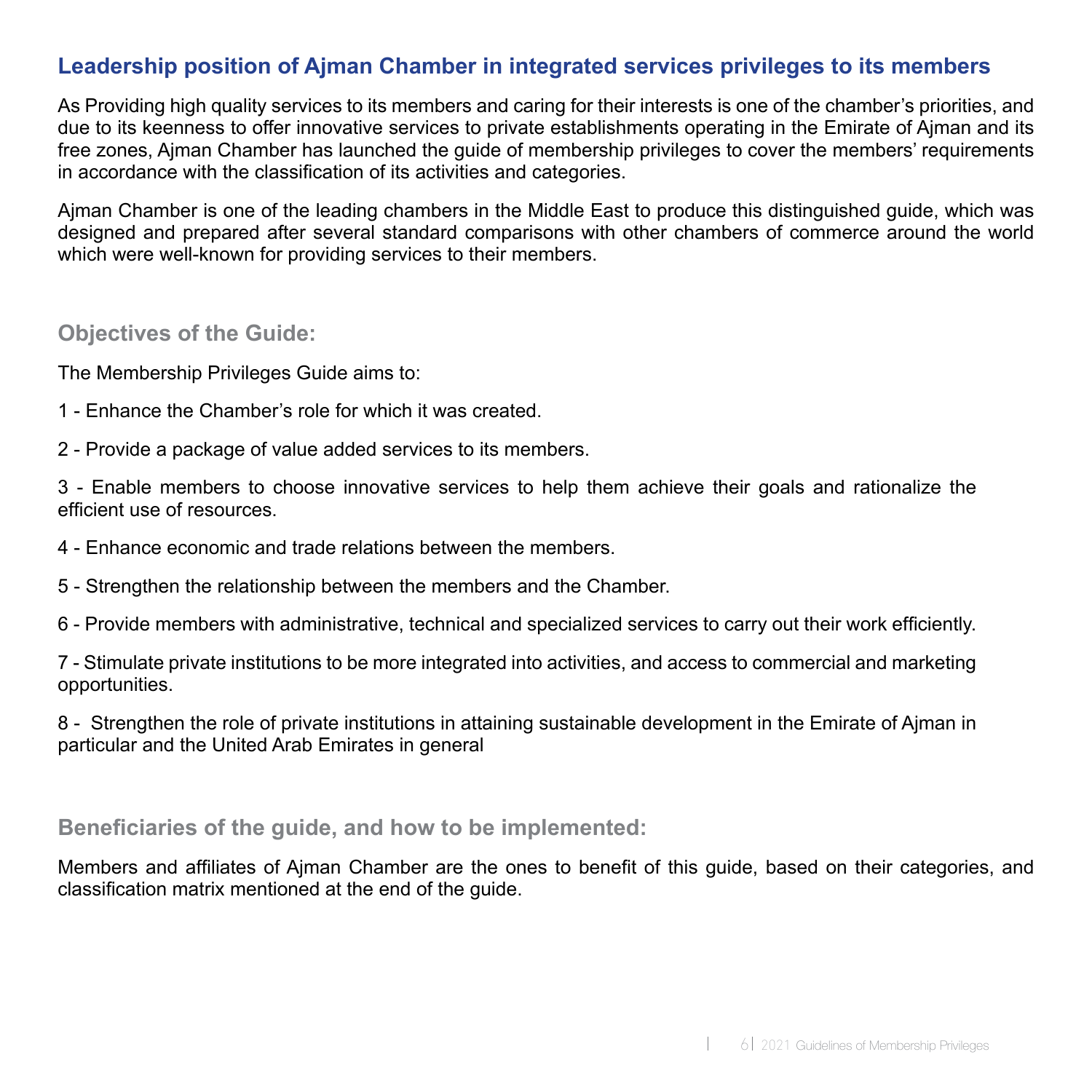#### **Importance of the Guide, and the Impacts of its Implementation:**

The value-added services of the guide are considered as a crucial improvement step adopted by the Chamber's management, which always sought to provide the best services and practices to its members. The importance of using the guide can be highlighted through:

- Saving the guide's users' time and cost and improving the performance quality at the institution.
- Developing and training the employees in accordance with best practices and competitive prices
- · Access to high standard administrative and legal advice at competitive prices
- Strengthening trade relationships between the organizations operating in the Emirate of Aiman, including free and industrial zones.
- Enhancing partnership between Ajman organizations and supporting sustainable development.
- Increasing the enterprise marketability and trade opportunities inside and outside the Emirate of Ajman through the appropriate communication and promotion channels provided by the Chamber.
- · Honoring distinguished organizations in the Emirate of Ajman for their contributions to support sustainable development

#### **Update the Guide:**

The Guide of Membership Privileges in Ajman Chamber is consistently updated in accordance with changes of internal and external environmental factors, especially the ones related to legislative and legal aspects at the federal and local levels. In addition to the feedback of members participating in the membership privileges services, whether through questionnaires, interviews, E-mail or other means. Update process and its approval shall be through by Board of Directors Members. The contents are updated and documented through the following table:

| Date             | <b>Statement</b>                                  | <b>Update Details</b> |
|------------------|---------------------------------------------------|-----------------------|
| <b>July 2018</b> | <b>Issuance of Guide of Membership Privileges</b> | <b>First Edition</b>  |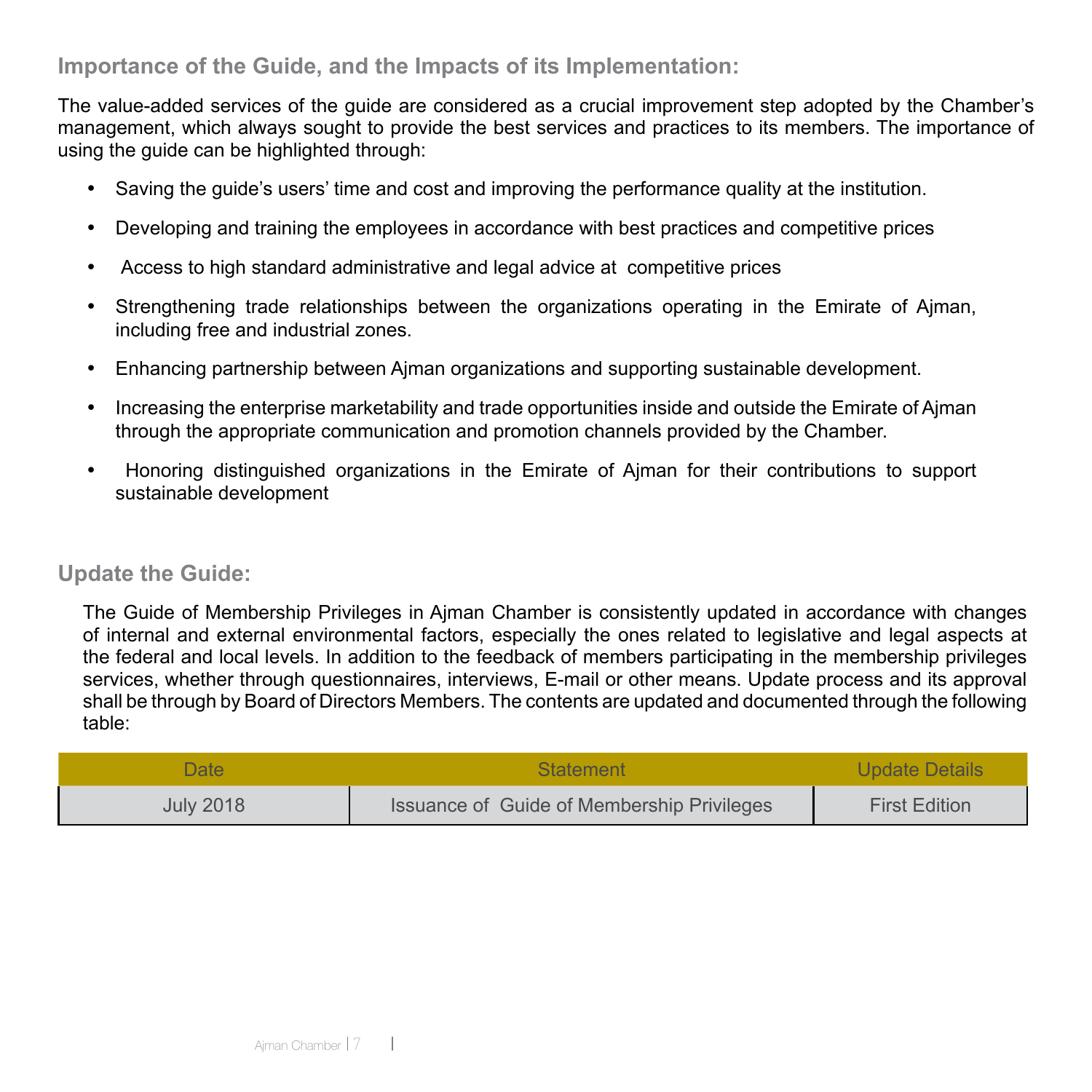

 $\overline{\phantom{a}}$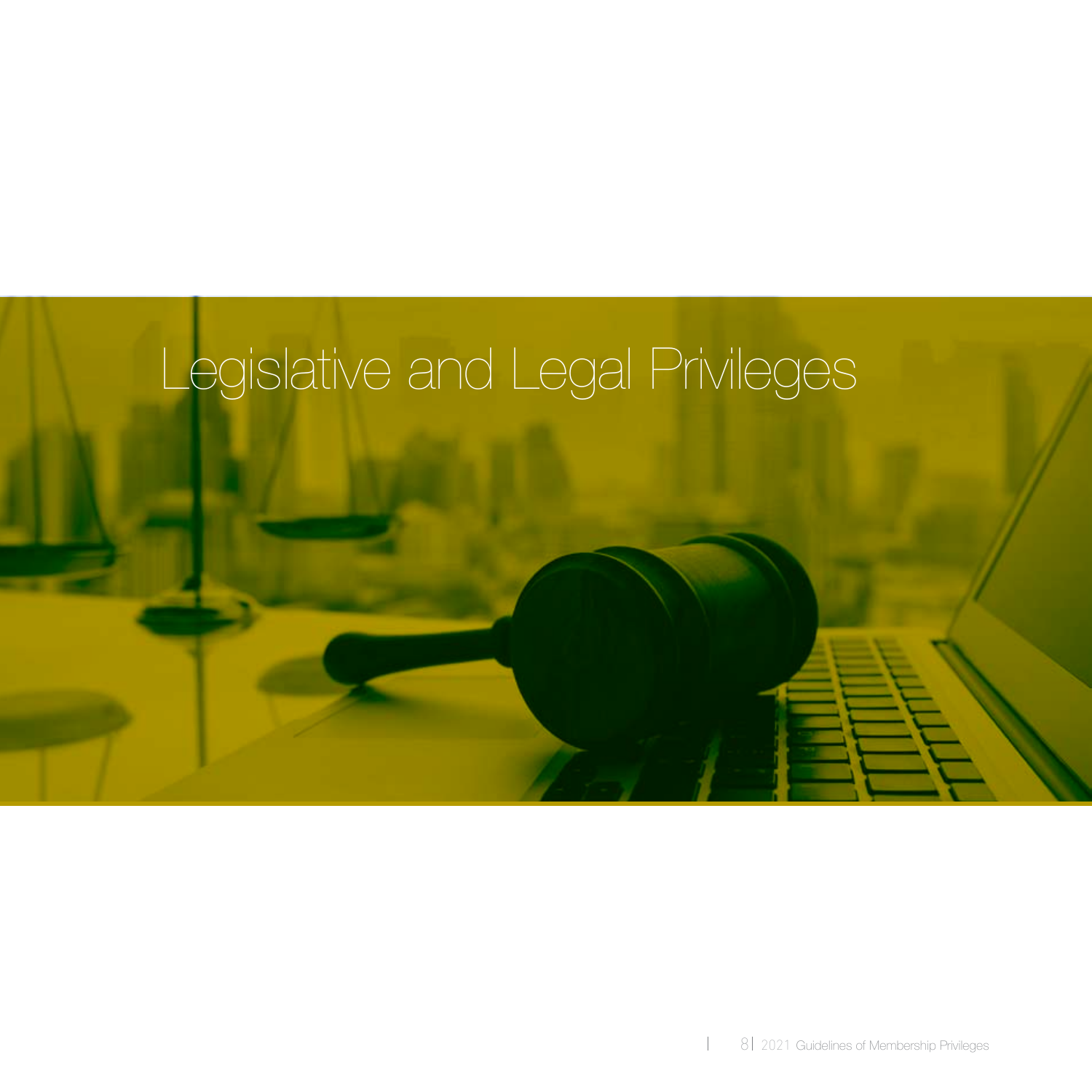We aim at assisting you to develop your organization business through the current Legislative services provided by the Chamber at the federal and local levels. The proper understanding of this legislation shall help you to implement the proper legal practices inside and outside the organization, in terms of obligations and rights. The appropriate implementation of these laws and legislation may also reduce risks, rationalize spending, and decrease internal and external conflicts of the enterprise, as well as the optimal use of time as a result of reducing risks and conflicts and maximizing return on investment

These distinguished legislative services are demonstrated in the following points:

#### **1.1 Interests of Members in the context of the federal economic legislative system**

- As your business grows within the United Arab Emirates, the Chamber helps you to fully understand the federal laws which regulate activities such as economic and commercial ones, and control human resources, labor and environmental health and safety systems.
- The Chamber website, www.ajmanchamber.ae, provides a list of federal laws and regulations of the country. The historic and sectorial classification of these laws speeds up access to the required information
- · Respond to the organizations' queries about federal laws and legislation
- · Provide legal advisory through giving permission to the representatives of institutions to visit the legal department of the Chamber in order to get information and answers on issues related to federal and local laws and regulations.
- · Provide awareness workshops, when requested, at the institutions headquarters to explain the updated federal laws, at nominal prices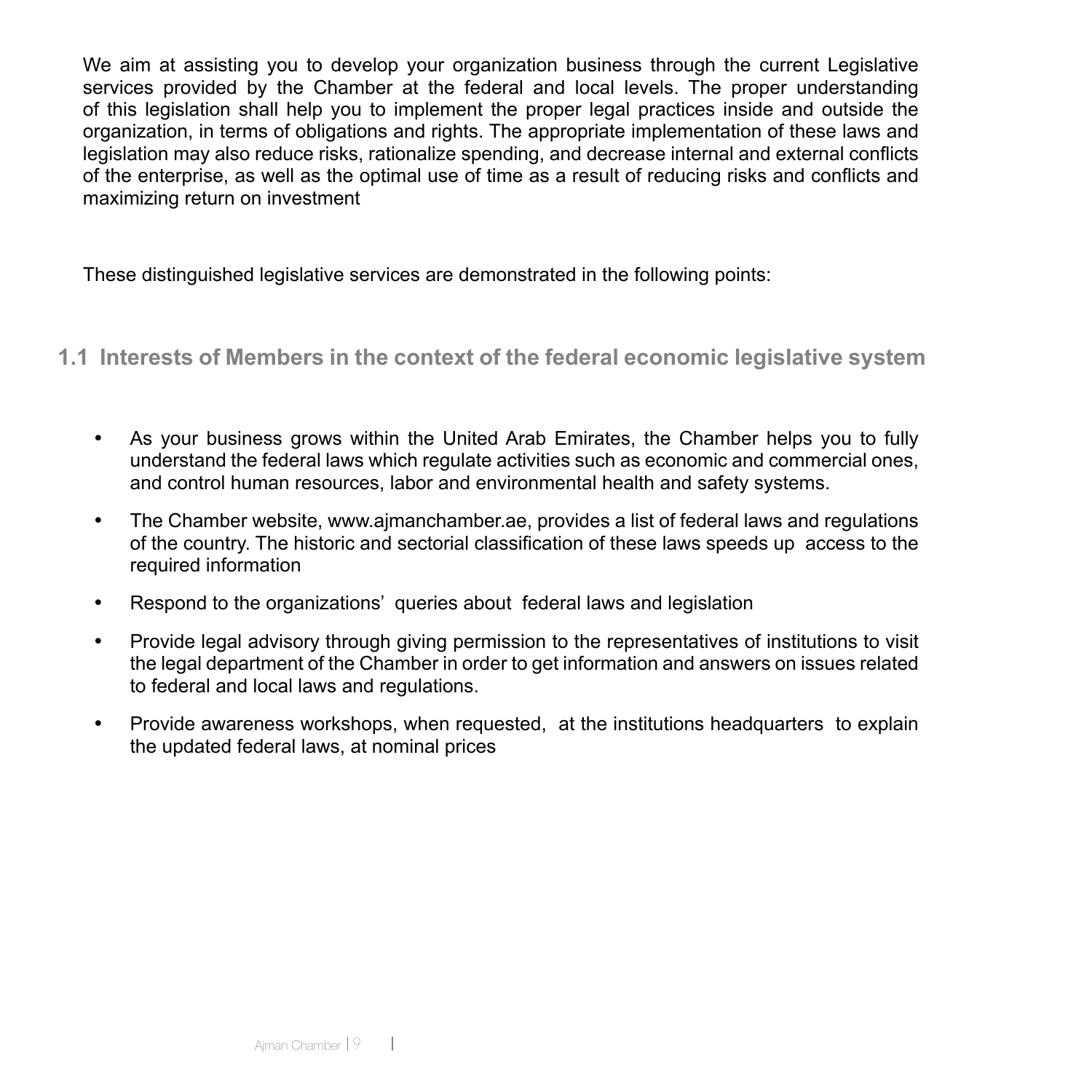## Privileges of Intra-institutional Trade Development



The Government of Ajman adopts a set of development plans, including supporting private sector as a fundamental partner in achieving comprehensive and sustainable development in the Emirate. The Chamber supports commercial, industrial and agricultural activities, and creates a positive environment for business growth and investment, maintaining the national identity, and taking into consideration the interests of the Chamber members to provide them with high quality services.

In light of the foregoing, the Chamber works to promote cooperation and trade between the organizations operating in the Emirate of Ajman through the following mechanisms: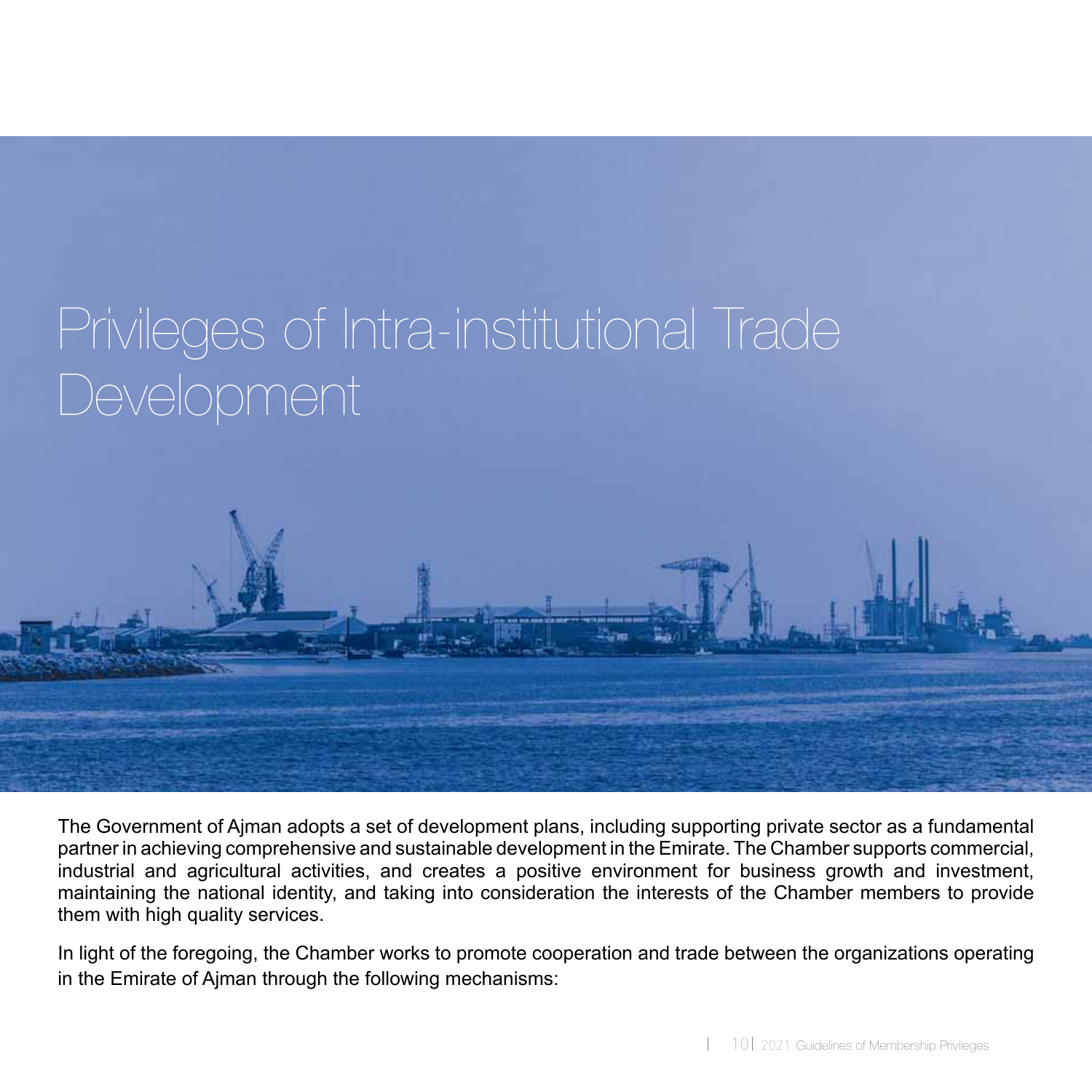#### **2.1 Development of cooperation and intra-trade according to the divisions and economic, commercial and market activities in Ajman**

One of the key interests of Ajman Chamber is to support private enterprise in general; medium and small ones in particular to grow, increase exports, contribute to the gross product of the Emirate of Ajman, and participate in the process of sustainable development. Ajman Chamber aims to:

- · Cooperation and inter-integration between the organizations operating in the Emirate of Ajman through providing them with the required information regarding cooperation and trade exchange between the service providers and requesters of the institutions, thereby to strengthen inter-trade exchange and increase the GDP of the Emirate and participate actively in the process of sustainable development.
- · Provide detailed information about each economic activity.
- · Hold specialized seminars for no more than one day at the chamber building to discuss the methods of enhancing cooperation and integration between enterprises working in a specific field and others.

#### **2.2 Development of cooperation and trade between organizations operating in the free trade and industrial zones and local organizations**

Ajman free zones experience is one of the successful experiences in the area of managing and supporting free zones to achieve their objectives. It aims to attract foreign investments, increase exports, transfer new technology, strengthen manufacturing through competitive advantages and contribute to sustainable development.

Although traditional free zones aim to enhance importation through customs exemptions on imports and exports to overseas markets, many countries with free zones aim to strengthen cooperation between free trade, Industrial or joint enterprises and local trade, industrial and service enterprises in order to achieve integration, and rely on local organizations to enhance importation and supply, or manufacturing for companies operating at free zones. Therefore, Ajman Chamber endeavors to strengthen the relationship between free zones institutions and local ones through the following mechanisms:

- · Prepare lists containing commercial and industrial establishments operating in free zones according to the nature of their activity.
- · Hold one-day meetings to encourage cooperation and integration between free zone institutions and local ones.
- Invite representatives of some establishments to review their experiences during the meetings organized by the Chamber.
- The Chamber opens the door to participate in these specialized forums at nominal prices.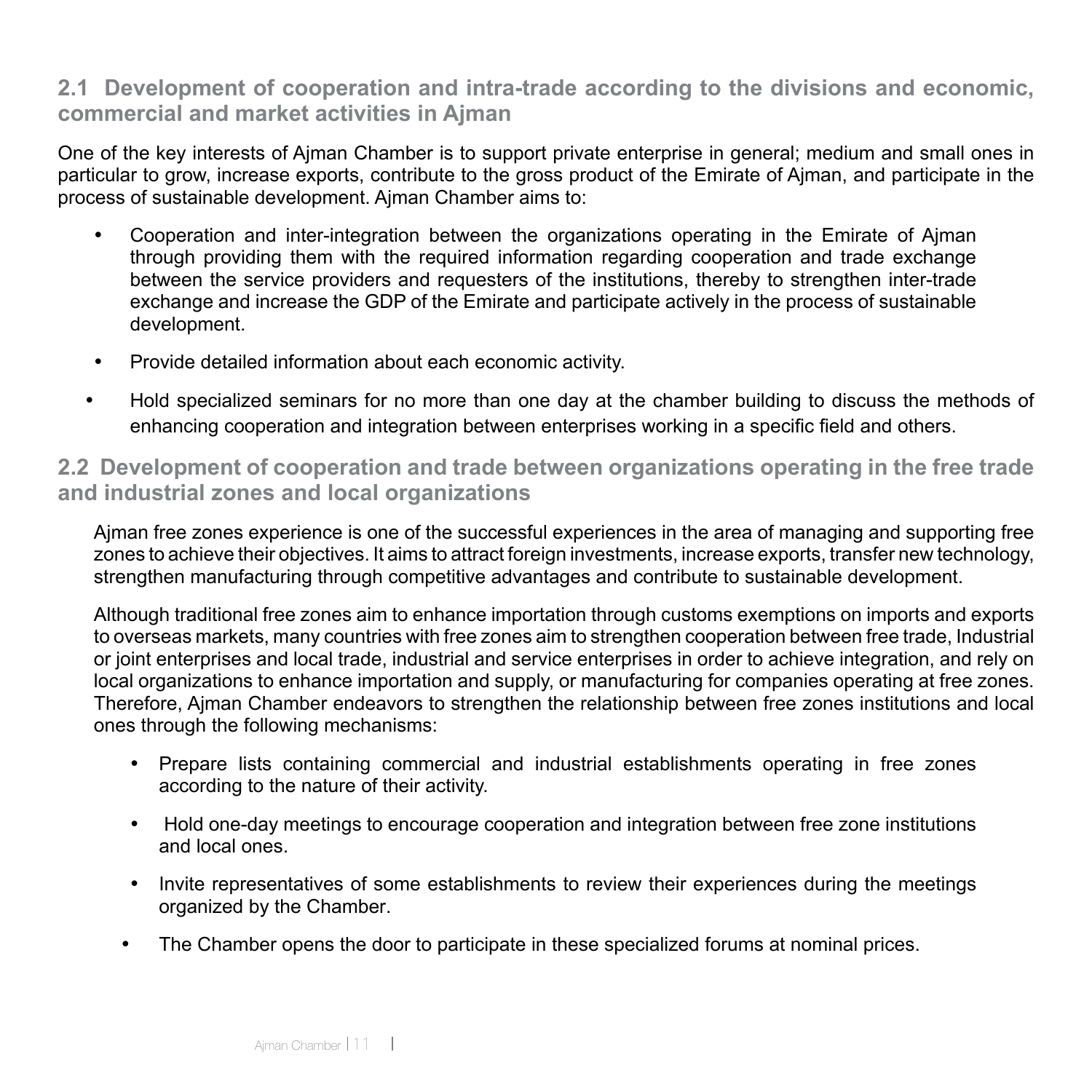

#### **3.1 Databases**

Databases are a supportive guide to get categorized data and information that provide a clear vision to facilitate making appropriate decisions. Therefore, Ajman Chamber offers its database to facilitate reaching economic and commercial data such as:

- · Preparation of registered institutions
- · Classification of enterprises according to classification factors in the Emirate of Ajman
- · Foreign investors
- · Export data
- · Import data
- · Exporters
- · Importers
- · Investment opportunities in Ajman and other Emirates.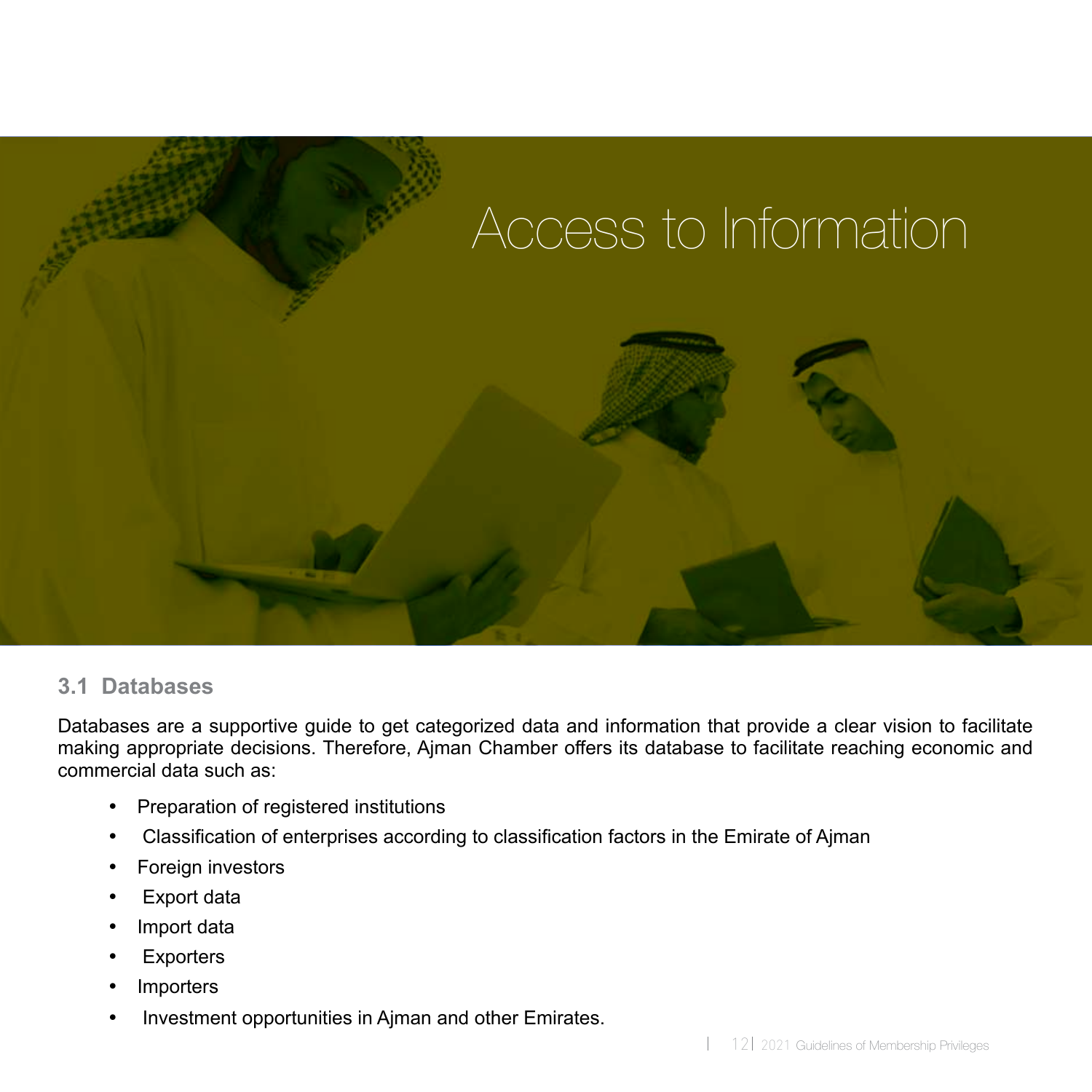#### **Conditions of Use Data:**

- • **Commitment of the organization and its employees to not alter the data or its sources**
- **Provide the source of access data**
- • **The proper use of data for supporting economic activities of institutions.**
- • **Intellectual property rights of information sources from Ajman Chamber**
- **Any failure to comply with the terms above led to legal liability of users**.

#### **3.2 Opportunities and Support to Trade Missions**

Ajman Chamber aims at helping member enterprises to benefit from trading opportunities inside and outside the United Arab Emirates through the available investment data, such as:

- • Provide data of investment opportunities in Ajman covering several sectors.
- • Provide data about local and foreign investors who would like to start a partnership with the enterprises operating in Ajman
- Facilitate communication with foreign trade missions of the United Arab Emirates in order to obtain information
- Facilitate and arrange visits of business delegations abroad

#### **3.3 Engagement in Economic Activities**

Ajman Chamber provides a variety of information coincide with the interests of investors and institutions operating in the Emirate, aiming to strengthen its relations with these enterprises through the followings:

- 1 Provide information about economic activities that shall maximize investment revenues, and shorten the recovery period to be consistent with the nature of current projects of the joined enterprises.
- 2 Assist the members to engage in economic activities through helping them prepare the feasibility study.

**3.4 Support Members Through the Updated Legal Information System at both local and federal levels:**

- • Provide local and federal laws and regulations related to economic sectors, "The main focus of investors and private institutions".
- • Provide legal answers and clarifications on legal questions and inquiries.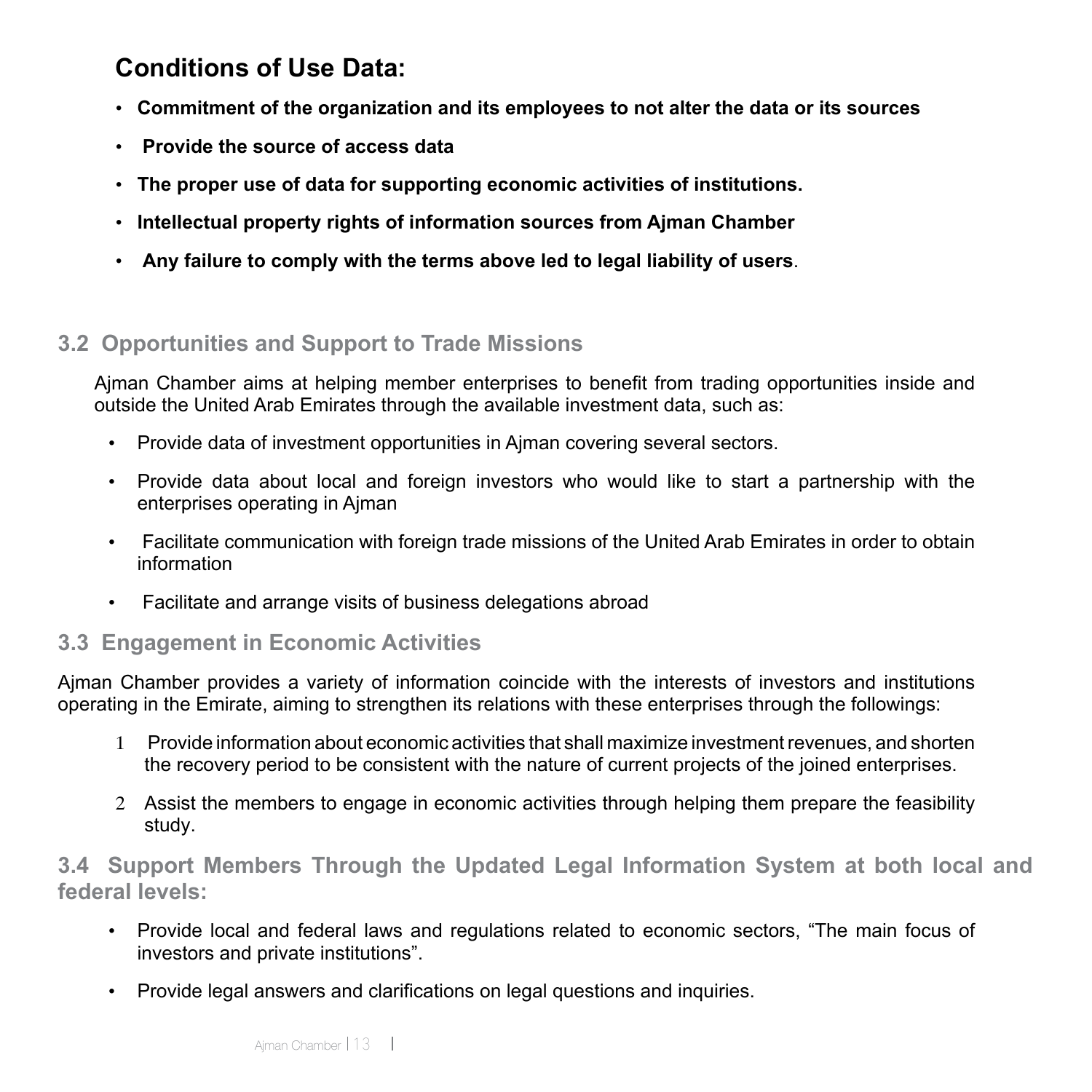

Ajman Chamber is keen to provide innovative privileges and services to its members in order to reinforce their status locally and internationally. These services include:

#### **4.1 Certificate of Sponsorship**

Requirements for granting a Certificate of Sponsorship:

- A valid trade license, renewed sequentially for 3 consecutive years
- Valid Membership of Ajman Chamber.
- The enterprise shall have a good reputation in the chamber.
- Its record shall be free from complaints by public or private institutions, individuals or civil community and its institutions.
- The application shall be submitted, identifying the concerned entity.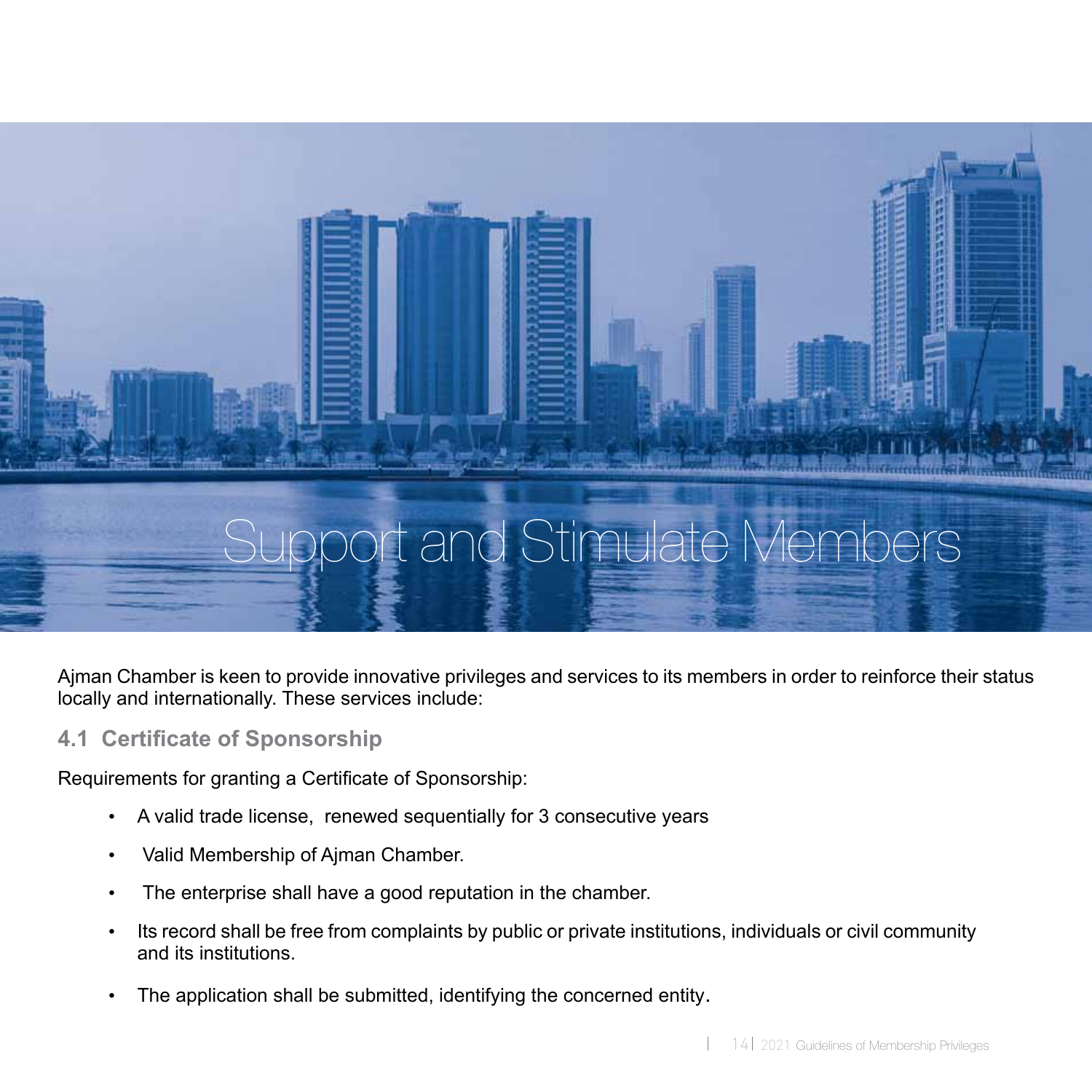#### **4.2 Certificates of Appreciation**

Ajman Chamber is proud of its members, who provide high quality of performance and achievements, to contribute to the Emirate economic growth, and community service and welfare. Therefore, it issues appreciation certificates to the distinguished member thus that contributes to strengthen the enterprise reputation among its customers, promote its business internally and externally, and support expansion strategies.

#### **Requirements for Obtaining Certificates of Appreciation:**

- The value of institution exports amounted more than 5 million dirhams annually during the last three years.
- Fmiratization shall not be less than 10%
- The organization has patented a new product or service inside or outside the United Arab Emirates.
- • Community Engagement and Social Responsibility of the enterprise.

#### **4.3 Dissemination of Institutions Success Stories Through the Chamber Social Media Channels**

Ajman Chamber is proud of the effective organizations supporting the national economy in the Emirate of Ajman through their activities in different domains. These organizations apply the best practices to achieve excellence in work through constant improvement, overcome work challenges and difficulties, and turn these challenges into opportunities for improvement, achievement, expansion and growth. The Chamber is pleased to publicize success stories and institutional excellence through its social communication channels.

#### **4.4 Usage of the Chamber's logo for the Members' Publications and Websites**

Ajman Chamber has a prestigious reputation among national and international institutions. So organizations participating in membership privileges can benefit from this reputation by using the Chamber's logo as follows:

- Add the Chamber's logo to the institution website.
- Place the Chamber's logo on the institution's publications and external correspondence (appendix).

#### \***Subject to terms and conditions**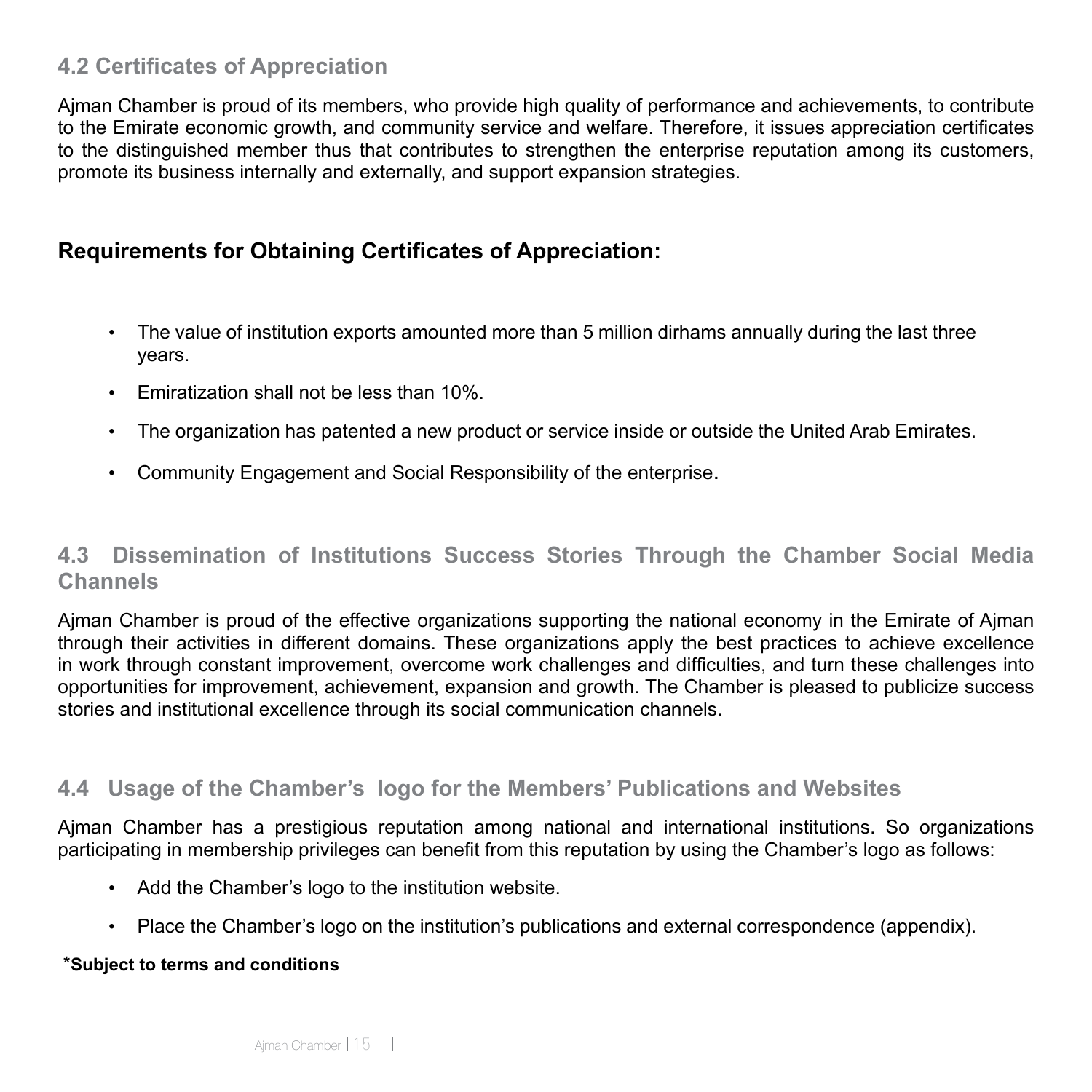# Develop Skills of the Member Institutions Employees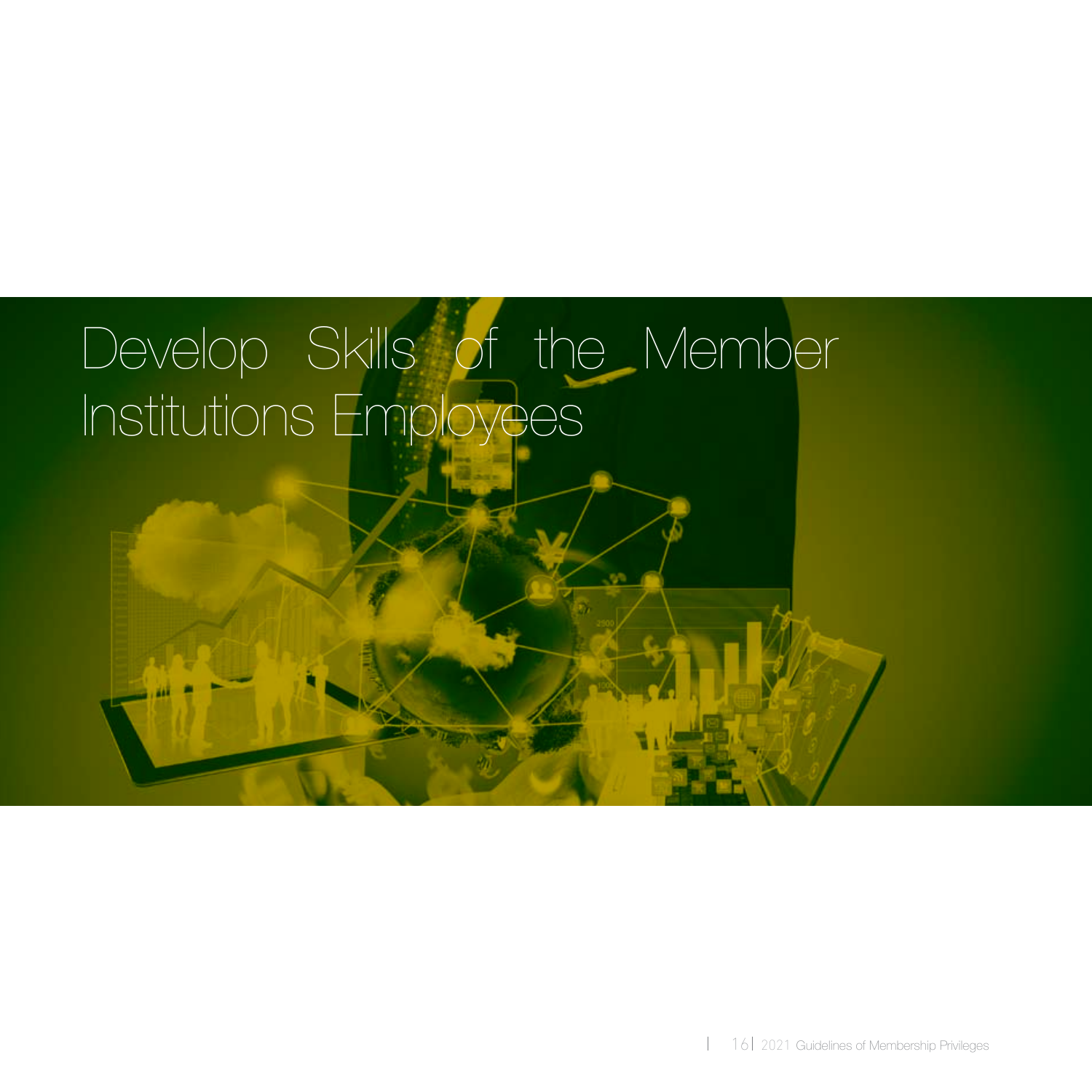#### **5.1 Discount on programs, training workshops and conferences offered by the Chamber**

Ajman Chamber provides the opportunity for its members and employees of member institutions to invest in its human resources through giving the permission to attend training programs, workshops, meetings and conferences organized by the Chamber at competitive prices.

- A discount of 10% 30% out of the total investment of programs, workshops or conferences for the member institutions employees.
- Honor the outstanding participants in performance and interaction during training programs.
- • Provide the organization with opportunities to enrich training programs activities, as a speaker or to run some meetings and discussions held by the Chamber.

**5.2 Hold specialized panel discussions for members to handle the requirements of development and challenges according to the economic activity nature and working groups meetings.**

Ajman Chamber is keen to care of its members' interests and provide them with methods of marketing and management, through planning annual meetings for them to discuss development requirements and dealing with the expected challenges.

#### **Service Specifications:**

- Allow members to attend specialized panel discussions to exchange views and proposals for more performance improvement.
- · Cooperation and coordination between Ajman Chamber and other institutions operating in different sectors to deal with the expected challenges administratively, financially and marketing to find the appropriate solutions.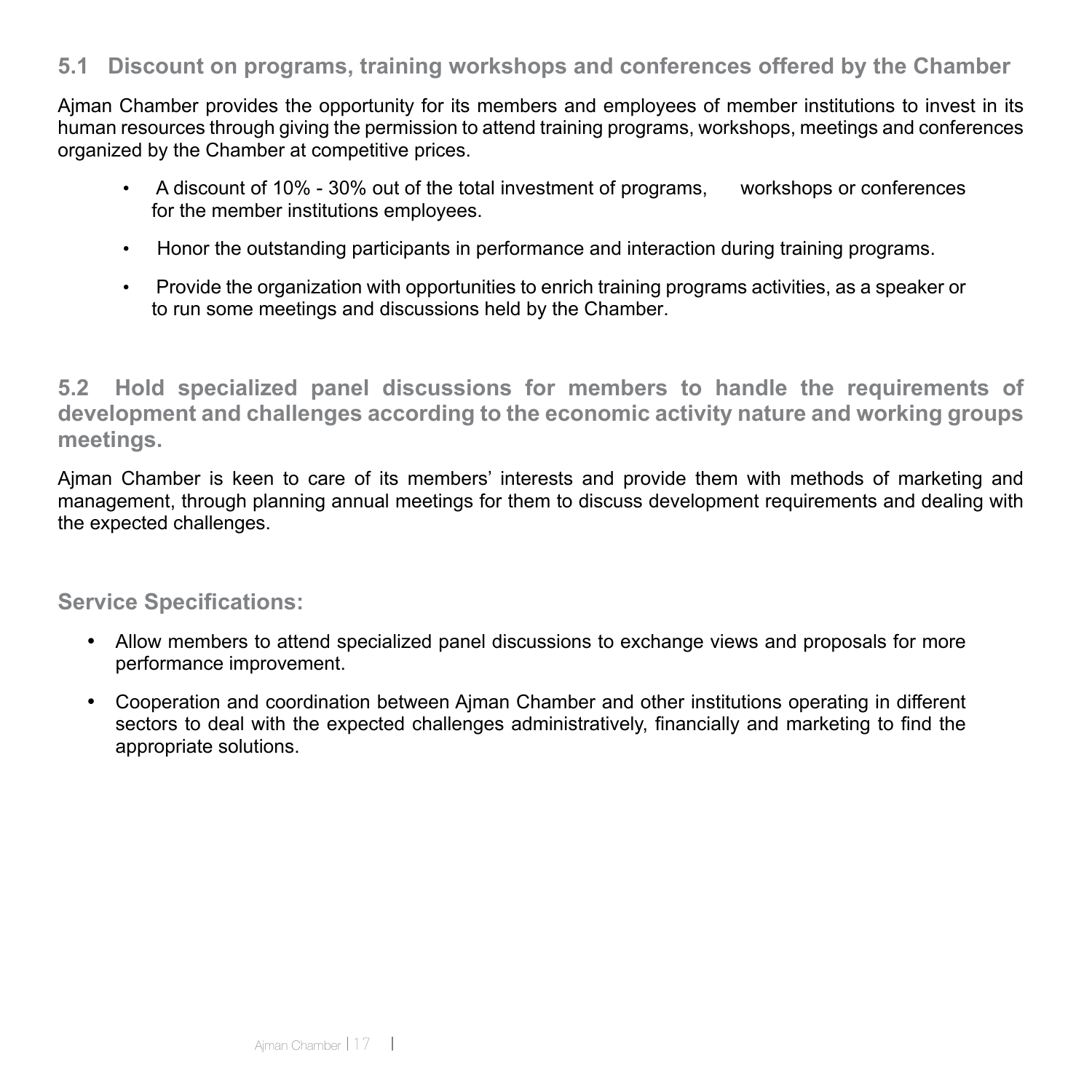

# Classification of Membership Privileges According to Categories

18 2021 Guidelines of Membership Privileges

 $\overline{\phantom{a}}$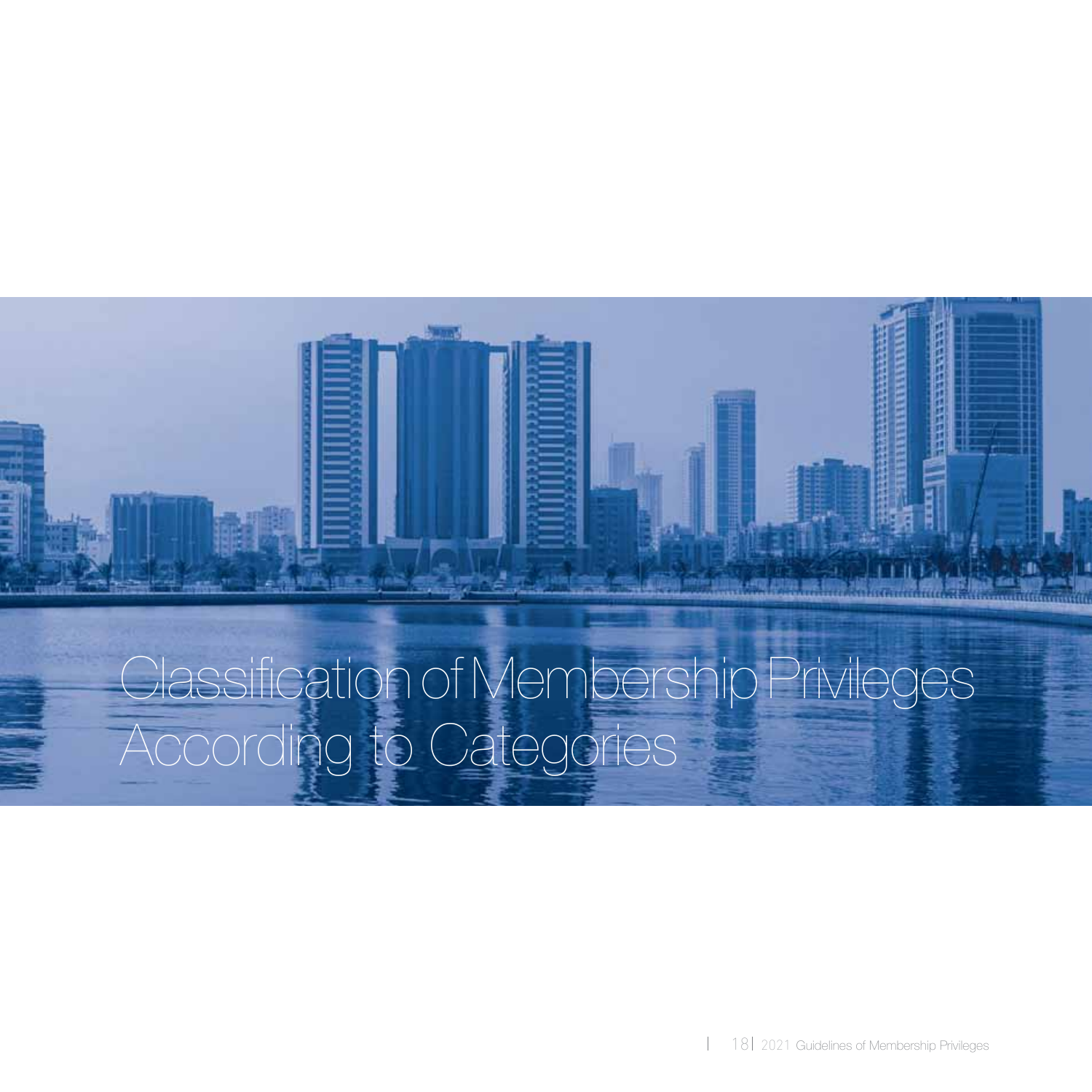Ajman Chamber works to promote the interests of the institutions operating in the Emirate of Ajman and help them achieve their various objectives, through the updated membership privileges services provided by the Chamber, and based on the activity classification and institutions categories, as follows:

**Membership Privileges (Category I)**

1. Care of member's interests in legislative, economic and federal and local systems.

2. Develop cooperation and intra-institutional trade.

3. Develop cooperation and trade between enterprises operating in the free trade and industrial zones and local ones.

- 4. Use of databases.
- 5. Priority access to information related to investment opportunities and participation in foreign exhibitions.
- 6 .Obtaining information about practicing economic activities.
- 7. Support members through the updated legal information system.
- 8. Support and mediation in case of conflict between members
- 9. Obtaining certificates of sponsorship
- 10. Obtaining certificates of appreciation
- 11. Disseminating the enterprise success stories through the chamber's social media channels.
- 13. Use the chamber's logo for the institution publications and website.
- 14. Benefit from the discounts on programs, training workshops, and conferences offered by the chamber
- 15. Participate in the specialized seminars organized by the chamber.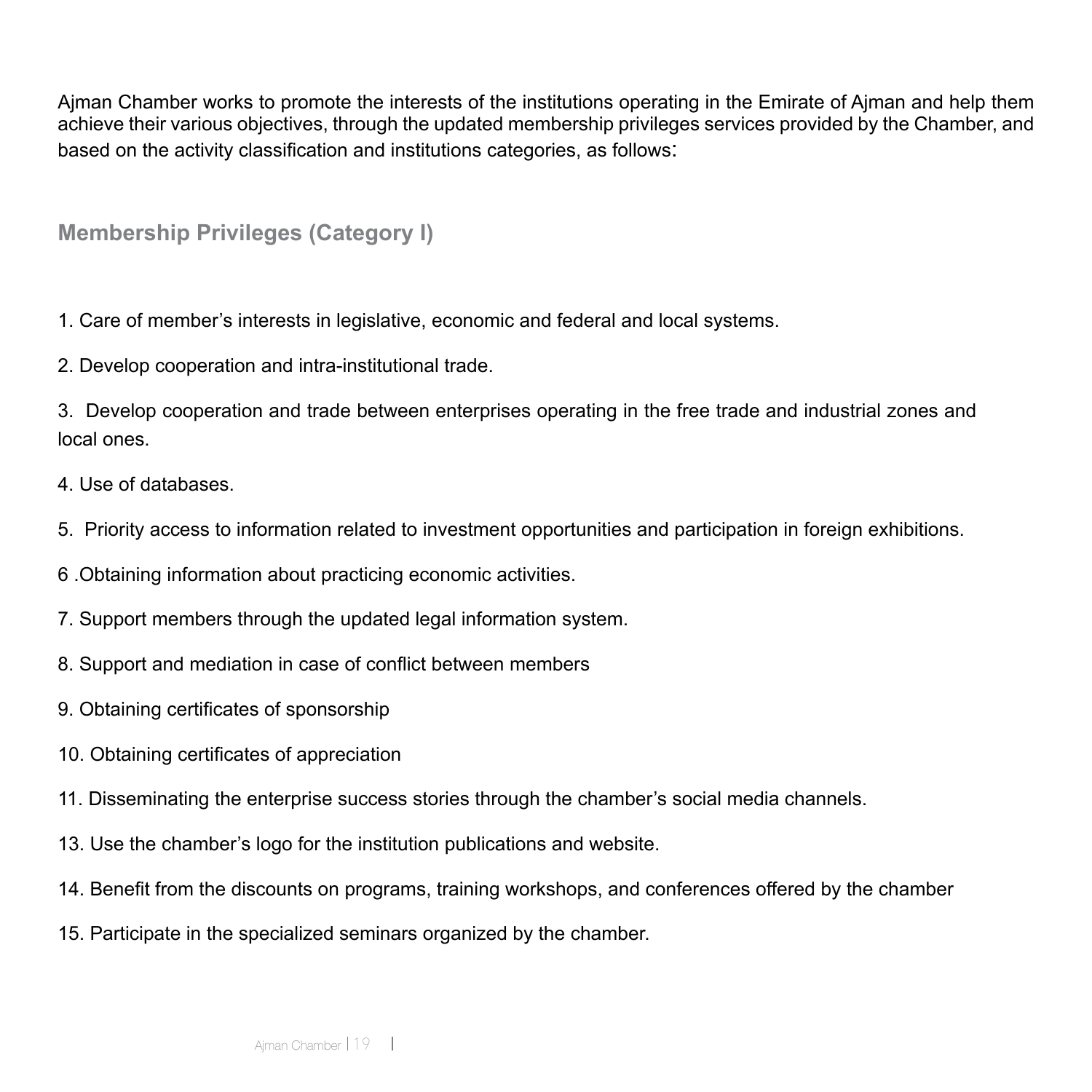#### **Membership Privileges (Category II)**

- 1. Care of member's interests in legislative, economic and local and federal systems.
- 2. Develop cooperation and intra-institutional trade.

3. Develop cooperation and trade between enterprises operating in the free trade and industrial zones and local ones.

- 4. Use of databases.
- 5 .Obtaining information about practicing economic activities.
- 6. Support members through the updated legal information system.
- 7. Support and mediation in case of conflict between members
- 8. Obtaining certificates of sponsorship
- 9. Obtaining certificates of appreciation
- 10. Use the chamber's logo for the institution publications and website.
- 11. Benefit from the discounts on programs, training workshops, and conferences offered by the chamber
- 12. Participate in the specialized seminars organized by the chamber.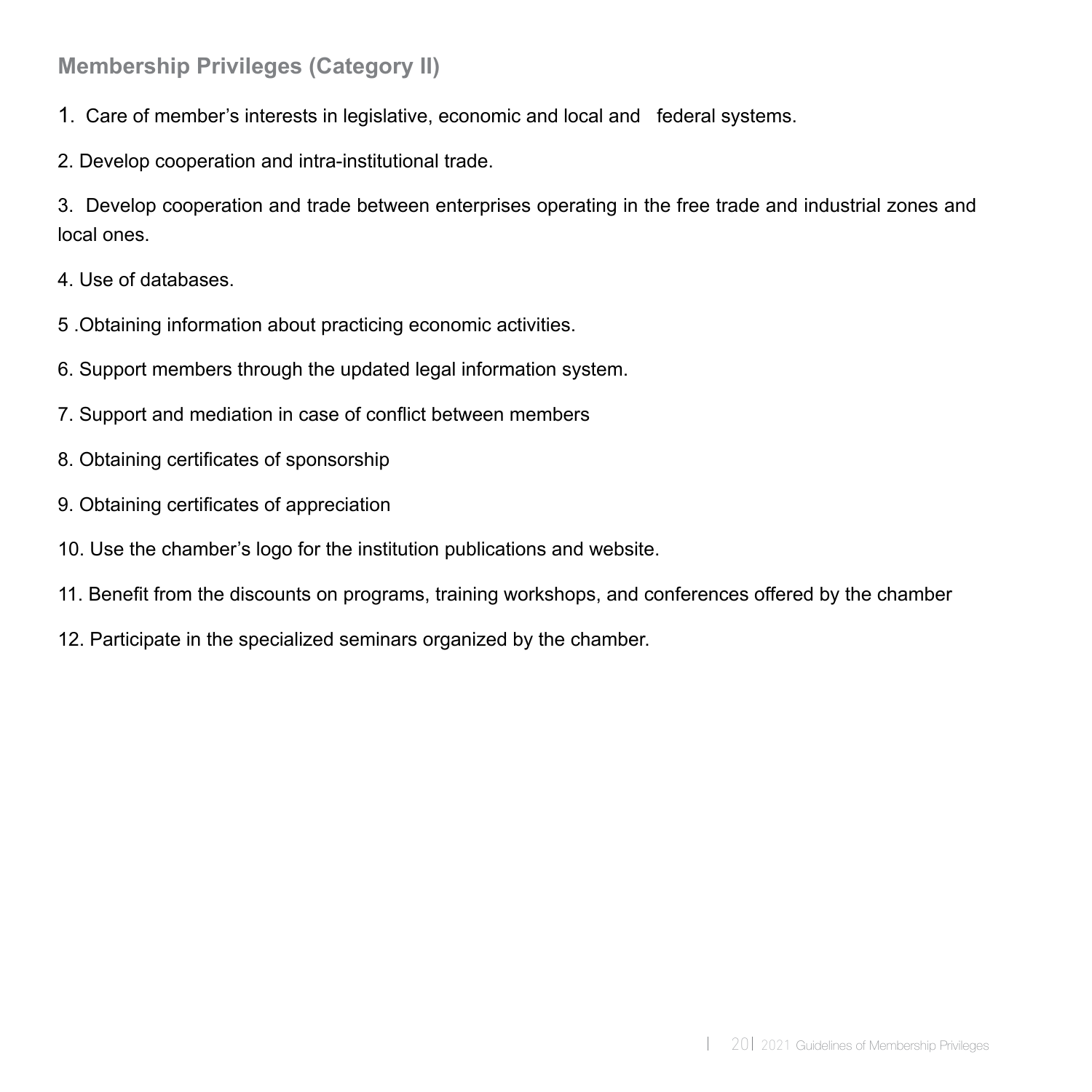#### **Membership Privileges (Category III)**

- 1. Care of members interests in legislative, economic and federal systems.
- 2. Develop cooperation and intra-institutional trade.
- 3 . Obtaining information about practicing economic activities.
- 4. Support members through the updated legal information system.
- 5. Support and mediation in case of conflict between members.
- 6. Obtaining certificates of appreciation
- 7. Use the chamber's logo for the institution publications and website.
- 8. Participate in specialized seminars to deal with development requirements and challenges.

#### **Membership Privileges of Category IV**

- 1. Interests of members in legislative, economic and federal systems.
- 2. Develop cooperation and intra-institutional trade.
- 3. Obtaining information about practicing economic activities.
- 4. Support members through the updated legal information system.
- 5. Support and mediation in case of conflict between members
- 6. Obtaining certificates of appreciation